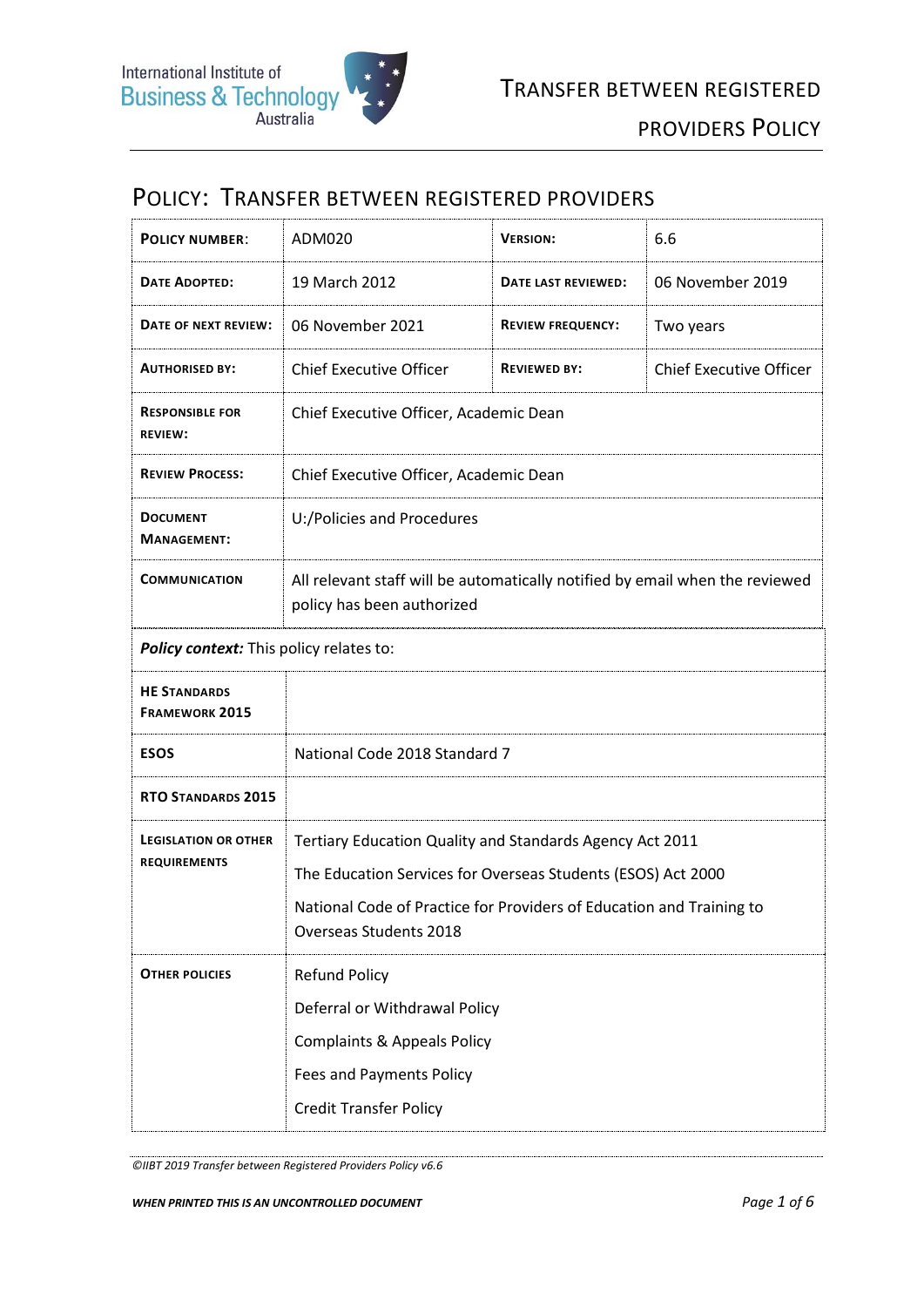

# TRANSFER BETWEEN REGISTERED

## PROVIDERS POLICY

| <b>FORMS AND OTHER</b><br><b>DOCUMENTS</b> | Transfer of Provider Form<br>Deferment, Suspension and cancellation policy                                                |
|--------------------------------------------|---------------------------------------------------------------------------------------------------------------------------|
| <b>KEY WORDS (META</b><br>DATA)            | ESOS, DHA, Letter of Offer                                                                                                |
| <b>DEFINITIONS</b>                         | The Institute - International Institute of Business and Technology (IIBT).<br><b>DHA</b> – Department of Home and Affairs |
| <b>EVIDENCE</b>                            |                                                                                                                           |

| <b>Policy Information:</b> |                                                                                                                                                                                                                                             |  |
|----------------------------|---------------------------------------------------------------------------------------------------------------------------------------------------------------------------------------------------------------------------------------------|--|
| <b>POLICY</b>              | IIBT is committed to assessing requests from students for a transfer<br>between registered providers prior to the student completing six months<br>of his or her principal course of study in accordance with its documented<br>procedures. |  |
| <b>SCOPE</b>               | This policy applies to all students enrolled at IIBT who possess a student<br>visa to study in Australia.                                                                                                                                   |  |
| <b>PROCEDURES</b>          | <b>Transfer Student Enrolment</b>                                                                                                                                                                                                           |  |
|                            | The enrolling staff member will not knowingly enrol a student seeking to<br>transfer from another provider's course who has not completed six months<br>of their principal course.                                                          |  |
|                            | <b>Course Enrolment Transfer from another Provider</b>                                                                                                                                                                                      |  |
|                            | On receipt of an application for transfer of enrolment, the enrolling staff<br>member will:                                                                                                                                                 |  |
|                            | Ensure that the student has completed at least six months of his or her<br>principal course of study unless;                                                                                                                                |  |
|                            | The releasing registered provider has ceased to be registered or<br>the course the student is enrolled in has ceased to be registered                                                                                                       |  |
|                            | The releasing registered provider has agreed to the student's<br>$\bullet$<br>release and recorded the date of effect and the reason for release<br>on PRISMS                                                                               |  |
|                            | The releasing registered provider has had a sanction imposed on<br>$\bullet$<br>its registration by the ESOS agency that prevents the student from<br>continuing his or her course at that registered provider                              |  |
|                            | Any government sponsor of the student considers the change to<br>be in the student's best interest and has provided written support<br>for that change                                                                                      |  |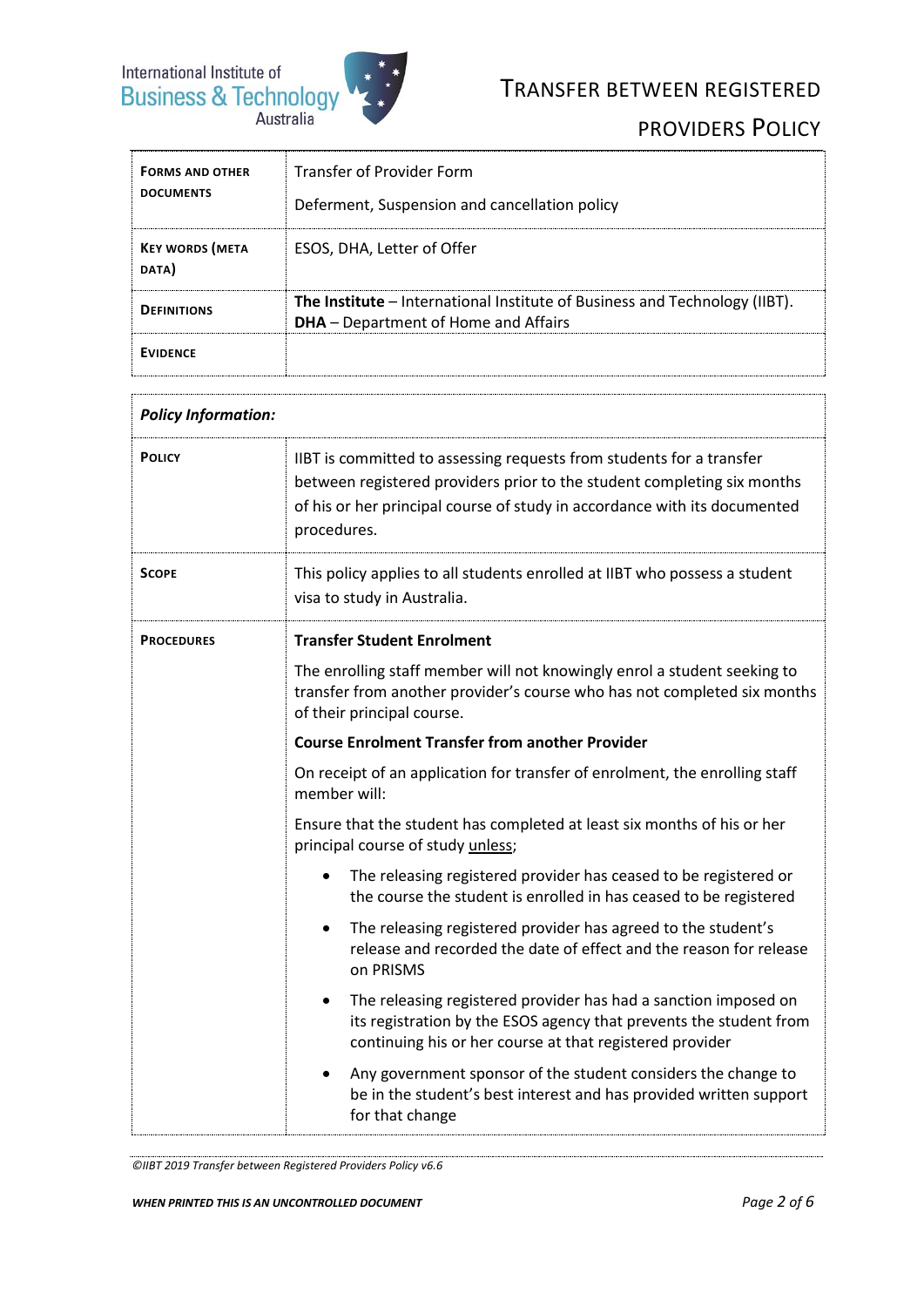International Institute of<br>Business & Technology<br>Australia



#### TRANSFER BETWEEN REGISTERED

#### PROVIDERS POLICY

| <b>Course Enrolment Transfer to Another Provider</b>                                                                                                                                                                                                                                                                                                                                                                                                                                                                                                           |
|----------------------------------------------------------------------------------------------------------------------------------------------------------------------------------------------------------------------------------------------------------------------------------------------------------------------------------------------------------------------------------------------------------------------------------------------------------------------------------------------------------------------------------------------------------------|
| When a student requests a transfer of their enrolment to another<br>registered provider, the enrolling staff member will:                                                                                                                                                                                                                                                                                                                                                                                                                                      |
| Provide the student with advice on IIBT procedures for applying for<br>course transfer, including the need to formalise the request in<br>writing, stating the reasons for which they desire to transfer their<br>course enrolment to another provider. A verbal request for<br>transfer is not acceptable and will not be considered by IIBT.                                                                                                                                                                                                                 |
| Advise students that incomplete applications without supporting<br>$\bullet$<br>documentary evidence will not be accepted                                                                                                                                                                                                                                                                                                                                                                                                                                      |
| Advise the student that requests to transfer will not be considered<br>$\bullet$<br>unless all outstanding fees are up to date                                                                                                                                                                                                                                                                                                                                                                                                                                 |
| Advise the student that their request may take as long as, but will<br>$\bullet$<br>not extend past a 7-day assessment period, as long as a full and<br>complete application is submitted.                                                                                                                                                                                                                                                                                                                                                                     |
| Advise the student that they need to remain enrolled in their IIBT<br>$\bullet$<br>course until the application for release has been considered and<br>the outcome made known                                                                                                                                                                                                                                                                                                                                                                                  |
| Assess an application for release only after the student has<br>$\bullet$<br>provided a letter indicating a valid enrolment offer from another<br>registered provider.                                                                                                                                                                                                                                                                                                                                                                                         |
| In the case of a student under the age of 18 years of age, only<br>$\bullet$<br>grant a release where the student's parent or legal guardians have<br>confirmed in writing their support for the transfer or, in the case<br>where the welfare of the student is supervised by the registered<br>provider, the Overseas Student Contact Officer will also be<br>required to provide support for the transfer. A valid offer of<br>enrolment from the new course provider must also confirm their<br>acceptance of the welfare responsibilities of the student. |
| Provide a release letter at no charge to the student, informing the<br>student that they should contact DHA for further information<br>concerning their student visa requirements.                                                                                                                                                                                                                                                                                                                                                                             |
| Where a transfer is considered detrimental to the student's<br>$\bullet$<br>academic progress, refuse an application for transfer.                                                                                                                                                                                                                                                                                                                                                                                                                             |
| Where a transfer has been refused, provide a release refusal letter<br>$\bullet$<br>with written reasons outlining the reasons why the student's<br>request for transfer has been refused.                                                                                                                                                                                                                                                                                                                                                                     |
| Provide advice about IIBT complaints and appeals process which<br>٠<br>can be accessed within a twenty-day period should a release<br>refusal letter be issued.                                                                                                                                                                                                                                                                                                                                                                                                |
| Should a refusal letter be issued, the refusal status must not be<br>٠                                                                                                                                                                                                                                                                                                                                                                                                                                                                                         |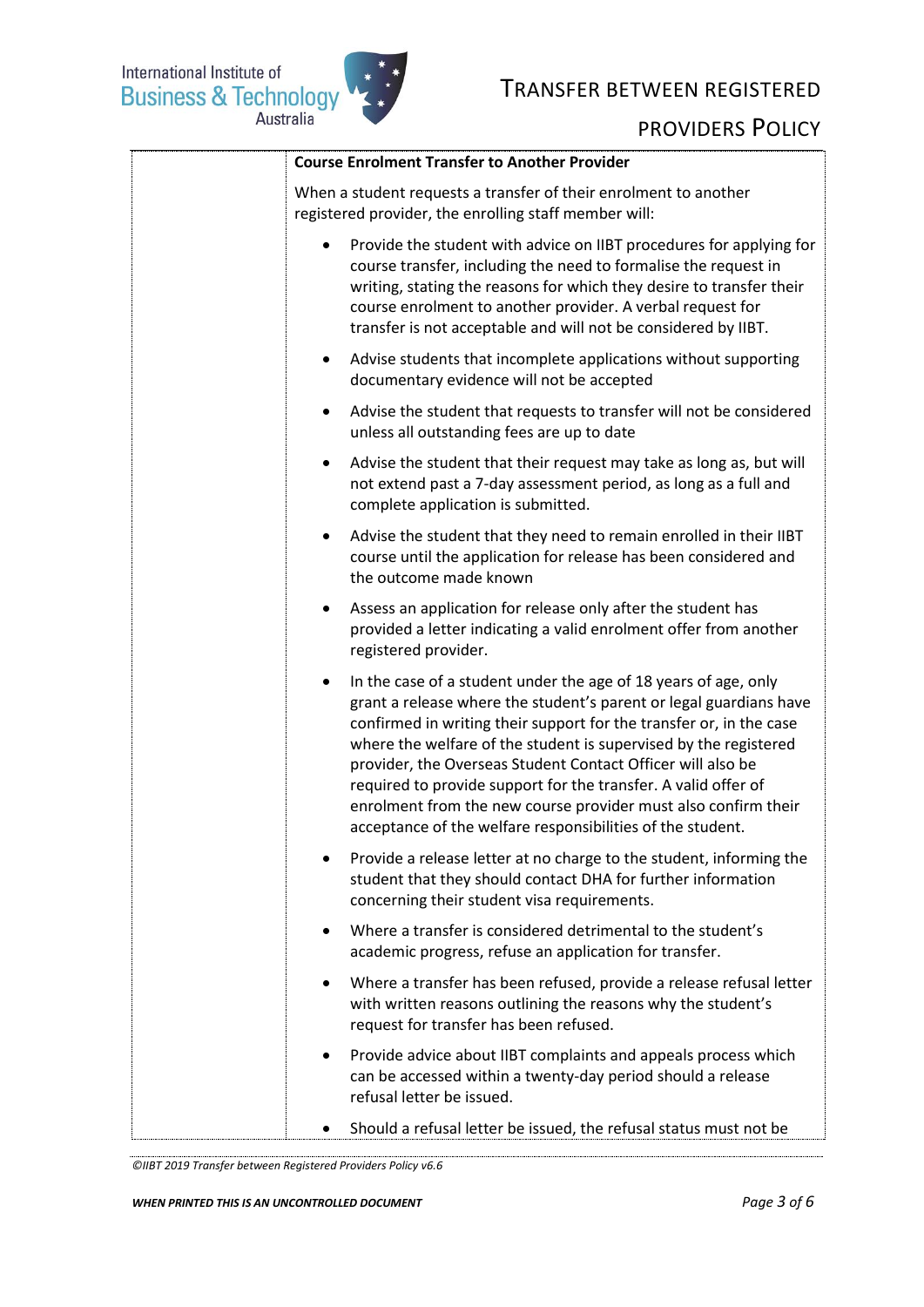

| recorded in PRISMS until an appeal finds in favour of the registered<br>provider or the student has chosen not to access the complaints<br>and appeals process within the 20-working day period or the<br>student withdraws from the process                                                                                                                            |
|-------------------------------------------------------------------------------------------------------------------------------------------------------------------------------------------------------------------------------------------------------------------------------------------------------------------------------------------------------------------------|
| Ensure that all decisions related to an application for release are<br>$\bullet$<br>recorded in PRISMS within the required timeframe                                                                                                                                                                                                                                    |
| Ensure that all records associated with a transfer application are<br>filed within IIBT student records system and retained for two years<br>after the overseas student ceases to be an accepted student                                                                                                                                                                |
| <b>Transfer Approval</b>                                                                                                                                                                                                                                                                                                                                                |
| Circumstances in which IIBT will grant transfer approval are:                                                                                                                                                                                                                                                                                                           |
| The student will be reported because they are unable to achieve<br>satisfactory course progress at the level they are studying, even<br>after engaging with IIBT's intervention strategy to assist the<br>student                                                                                                                                                       |
| There is evidence of compassionate and compelling circumstances<br>٠                                                                                                                                                                                                                                                                                                    |
| IIBT fails to deliver the course as outlined in the written agreement<br>$\bullet$                                                                                                                                                                                                                                                                                      |
| There is evidence that the student's reasonable expectations<br>$\bullet$<br>about their current course are not being met                                                                                                                                                                                                                                               |
| There is evidence that the student was misled by IIBT or an<br>$\bullet$<br>education or migration agent regarding the provider or its course<br>and the course is therefore unsuitable to their needs and/or study<br>objectives                                                                                                                                       |
| An appeal (internal or external) on another matter results in a<br>$\bullet$<br>decision or recommendation to release the student                                                                                                                                                                                                                                       |
| The student is enrolled in an IIBT course that ceases to be<br>registered or has had a sanction imposed by regulatory authorities<br>that prevents IIBT from continuing to offer it                                                                                                                                                                                     |
| Students under Streamlined Visa Processing (SVP) arrangements: a<br>letter from another registered provider, confirming that a valid<br>enrolment offer from another SVP provider for an eligible course<br>or package of courses has been made, is supplied to IIBT and the<br>college believes that the student is genuinely intending to study<br>with that provider |
| Students not under SVP arrangements: a letter from another<br>registered provider offering a course that IIBT considers the<br>student genuinely wants to study in line with his or her academic<br>and professional goals                                                                                                                                              |
| <b>Transfer Request Refusal</b>                                                                                                                                                                                                                                                                                                                                         |
| IIBT considers the following circumstances reasonable grounds for refusing                                                                                                                                                                                                                                                                                              |

*<sup>©</sup>IIBT 2019 Transfer between Registered Providers Policy v6.6*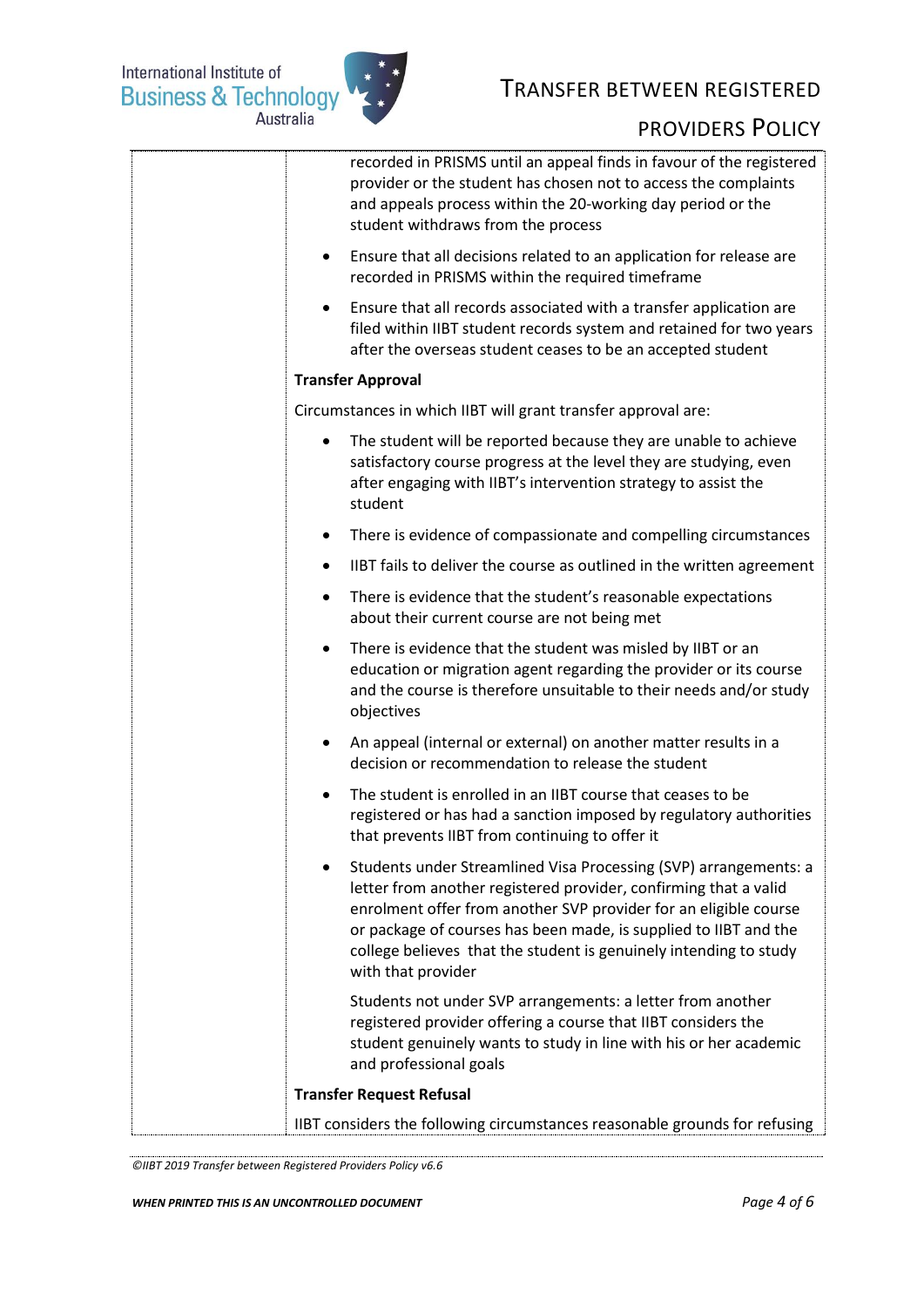International Institute of<br>Business & Technology<br>Australia



## TRANSFER BETWEEN REGISTERED

### PROVIDERS POLICY

| the student's request for transfer prior to completing the first six months<br>of the Principal Course of Study:                                                                                                                                                                                                        |
|-------------------------------------------------------------------------------------------------------------------------------------------------------------------------------------------------------------------------------------------------------------------------------------------------------------------------|
| The student's progression through a package of courses may be<br>put at risk or the transfer could be detrimental to the student                                                                                                                                                                                        |
| The student claims difficulty with course content but has not<br>$\bullet$<br>sought assistance from IIBT Student Advisors                                                                                                                                                                                              |
| The student has been identified as a Student at Risk and was asked<br>to access our support programs which the student did not attend<br>and/or did not make any effort to engage with through active<br>effort and participation                                                                                       |
| The student does not have a valid enrolment offer from another<br>registered (CRICOS) provider;                                                                                                                                                                                                                         |
| The course which the student is intending to enrol in with the<br>other provider is similar to, or the same as, the course in which the<br>student is currently enrolled at IIBT                                                                                                                                        |
| The student is experiencing homestay or other accommodation<br>٠<br>problems, including distance of their residence to the IIBT campus                                                                                                                                                                                  |
| The student is experiencing course schedule conflict with<br>٠<br>personal, work, or other non-study commitments                                                                                                                                                                                                        |
| The student is having difficulty adjusting to their new environment<br>in Australia or wishes to live elsewhere e.g. interstate, except<br>where compassionate or compelling circumstances apply for which<br>evidence has been provided                                                                                |
| Where a student has obtained a visa under SVP processing, a<br>release will not usually be granted if a student is downgrading the<br>visa subclass e.g. moving from a Visa subclass 573 to visa subclass<br>572, except for when there are compelling or compassionate<br>reasons for which evidence has been provided |
| Lack of understanding of the IIBT Transfer/Withdrawal and Refund<br>policies                                                                                                                                                                                                                                            |
| Choosing a new provider/course because they have lower fees or<br>$\bullet$<br>to be with friends                                                                                                                                                                                                                       |
| The student changes his/her mind<br>٠                                                                                                                                                                                                                                                                                   |
| The student has been warned for non-attendance                                                                                                                                                                                                                                                                          |
| The student has a tuition fee or other debt to IIBT                                                                                                                                                                                                                                                                     |
| IIBT believes that the course detailed in the letter of offer for the<br>$\bullet$<br>other provider will not provide adequate preparation for further<br>study – e.g. the other provider's course does not articulate into the<br>Principal Course.                                                                    |